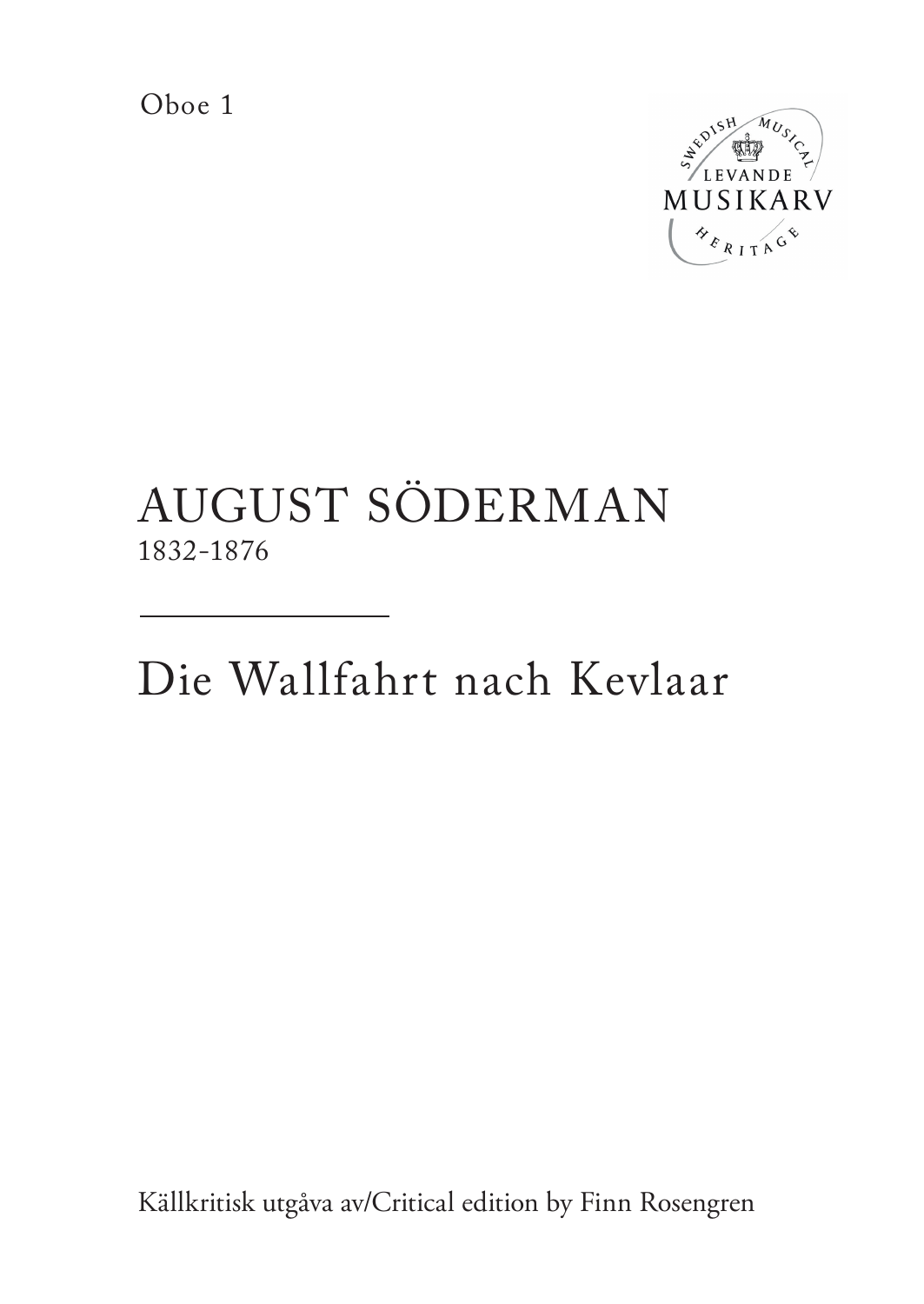## Die Wallfahrt nach Kevlaar

## I



II